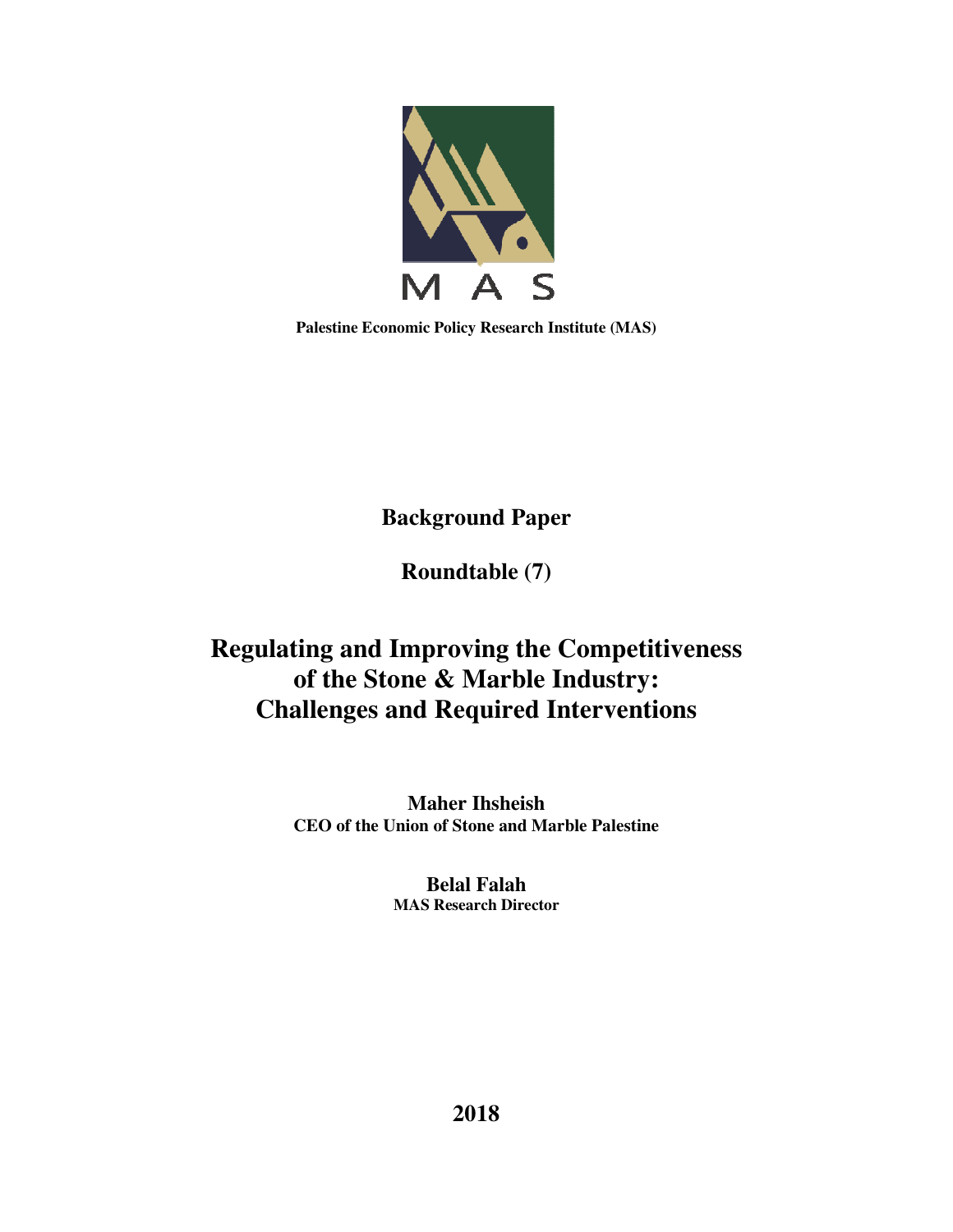# **Paper Objectives**

This paper outlines the key characteristics of the Palestinian stone and marble industry, especially in terms of competitiveness, and repercussions of the sector's poor regulation particularly to the environment and natural resources. The authors present the findings of this paper in a roundtable discussion where relevant parties contribute by proposing policies that could strike a balance between the pursuit of economic returns on one hand and reducing the negative ramifications of the expanding industry on the other.

#### **The sector's economic importance and competitiveness**

According to the Palestinian Central Bureau of Statistics (PCBS), the stone and marble sector is one of Palestine's top exporting industries, with exports reaching \$214m in value in 2017, accounting for 20 percent of all Palestinian exports. Israel is a major export destination, taking in 75% of the total exports of the industry (see Table 1 in the Appendix). The sector's employment share is also significant. The Union of Stone and Marble estimates the employment figure at 20,000 who are dispersed in some 1,180 facilities.

Nevertheless, the industry struggles with major challenges that weaken its competitiveness, the most impeding being the restrictions imposed by the Israeli occupation authorities and the absence of effective governmental interventions in addition to some endogenous challenges. In terms of Israeli restrictions, a strategic threat is materializing. The quarrying rocks located in areas under the Palestinian National Authority's (PNA) civil control are being exhausted, while the PNA imposes a ban on quarrying in the densely populated Area "A". According to the Union of Stone and Marble, the major natural rock reserves are located in Israel-controlled Area C, where acquiring permits for building new quarries is anything but easy. A report by the Applied Research Institute - Jerusalem (ARIJ) found that owners of quarries in Area "C" have to endure arbitrary procedures and continuous raids by the Israeli occupation authorities and forces that result in confiscation of equipment and heavy fines. What is more, the sector shares the same predicaments as other Palestinian industrial sectors at Israeli crossings. The process of back-to-back truck loading and unloading impedes the transfer of products to the Israeli market and exports to foreign destinations, thus increasing shipping costs.

The use of relatively less advanced technology results in high production costs, which eventually weakens the competitiveness of the sector. Pit miners still use traditional methods of quarrying which involve removing the overburden, which can cause losses due to drilling in wrong places. Other factors hindering the development of the sector is the absence of comprehensive studies on the distribution of quarries and their mining properties, as stipulated in the Natural Resources Law. The Israeli authorities' refusal to allow Palestinian quarries to use dynamite for the past 15 years has also increased the cost of mining.

The high electricity bill harms the industry's price competitiveness. The Palestinian Electricity Regulatory Council has set the 2018 tariff for the stone crushing factories with low pressure power supply at NIS 0.58 per kilowatt / hour, which is the highest compared to other industrial sectors. In general, the high cost of electricity is counter-intuitive to the goal set forth in the 2011 decree for stimulating industrial activities. Article 17 of the decree recommends setting special prices for water, electricity and fuel used for industrial purposes. Later, the Decree No. 7/2014, amending the Investment Promotion Law No. 1/1998, excluded quarries and stone cutting plants from tax incentives.

Equally challenging is the lack of skilled labor with poor management, planning and marketing skills. In an effort to enhance capacity building, the Palestinian Stone and Marble Center was set up at the Palestine Polytechnic University (PPU) in 2009, in cooperation with the Ministry of National Economy and the Union of Stone and Marble. The Center aims at supplying the sector with skilled labor and conducting the required tests for export-oriented stone products. However, the Center's deliverables are still below expectations. Past experience signals that efforts to promote the sector's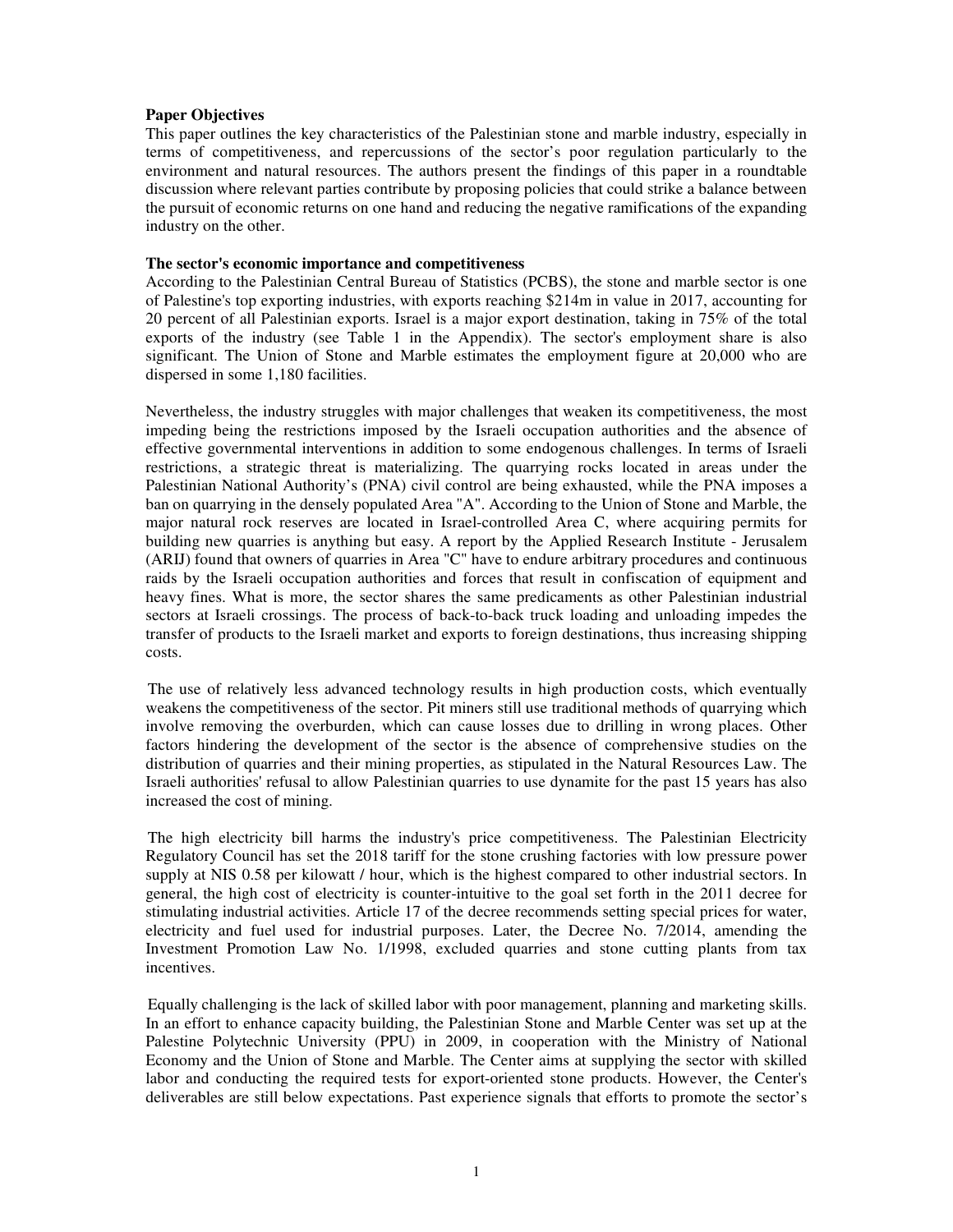competitiveness and regulation are unlikely to pay off if they address only one aspect of the challenges. Public and private sector efforts are still needed.

# **Weak regulation and negative impacts on the environment and natural resources**

The stone and marble industry is one of the most poorly planned and regulated productive sectors:

- Quarries, stone cutting plants and crushers are spread randomly across the West Bank, which adversely affects the arable land, environment and human communities (see more discussion below).
- Delays in paying electricity and water bills are common. This problem is exacerbated in the industrial area of Hebron City, the home of stone quarrying and cutting plants, with high evasion rates.

The reasons for poor regulation are, however, not related to the absence of necessary legislation. The provisions concerning the licensing of quarrying activities and permitting the extraction of stone ore are expressly stipulated in the Natural Resources Law No. 1/1999. The real problem is the irresolute governmental control even in the areas under the PNA's administration (Areas A and B). The expansion and lack of regulation in the industry have increased its waste, which takes different forms:

- 1. The sludge wet mud resulting from the process of cutting and shaping the stone, with an annual quantity of about 600 thousand tons;
- 2. The dry slurry, with an annual quantity of about 190 thousand tons; and
- 3. The remains of stone resulting from the manufacturing process, estimated at an annual quantity of about 450 thousand tons. $<sup>1</sup>$ </sup>

Most stone cutting plants lack modern equipment required to properly treat waste, and suitable collection sites for waste are very scarce. Therefore, expansion of the industry has polluted the soil, the air and water and harmed vegetation and biodiversity. The noise and dust have adversely affected the health of people dwelling next to these plants, let alone the hazards resulting from the quarries left without restoration once the ore runs out.

The weak regulation has resulted in the depletion of natural resources. Stone ore extraction is uncontrolled, which leads to rapid depletion of such resources without consideration for the generations to come. The Palestinian Government has shown disregard of Article (3) of the Natural Resources Law, which calls for carrying out research and building of geological maps of the natural resource sites and their sizes and types. These are the most important dimensions related to regulating stone ore mining, reducing over-extraction and testing the suitability of the proposed areas for quarrying.

The aforementioned factors suggest that the Palestinian stone and marble industry is an important sector in terms of production, employment and export capability. However, allowing its expansion in a non-systematic manner has caused hazardous repercussions on the environment and depleting natural resources. Therefore, there have been calls to formulate policies that strike a balance between the efforts of enhancing the sector's competitiveness on one hand, and regulating the industry and protecting the environment and natural resources for the generations to come on the other.

A step forward was taken by the Palestinian Council of Ministers. In March 2018, the Council issued a decision to set up a ministerial committee tasked with designing national policies to regulate quarrying and stone cutting activities. permita proposal to increase draftedinance The Minister of  $F<sup>2</sup>$ fees for stone mining, crushing and cutting in order to reduce depletion of natural resources and

 $\overline{a}$ 

<sup>1</sup> Waste Data: The Technical Unit of the Palestinian Stone and Marble Center.

<sup>2</sup> The Ministerial Committee consists of the Minister of Local Government, the Minister of National Economy, the Minister of Jerusalem Affairs, the Minister of Public Works, the Minister of Finance and Planning, the Head of the Environmental Quality Authority, the Minister of Agriculture, the President of the General Authority for Civil Affairs and Chairman of the Palestinian Federation of Industries.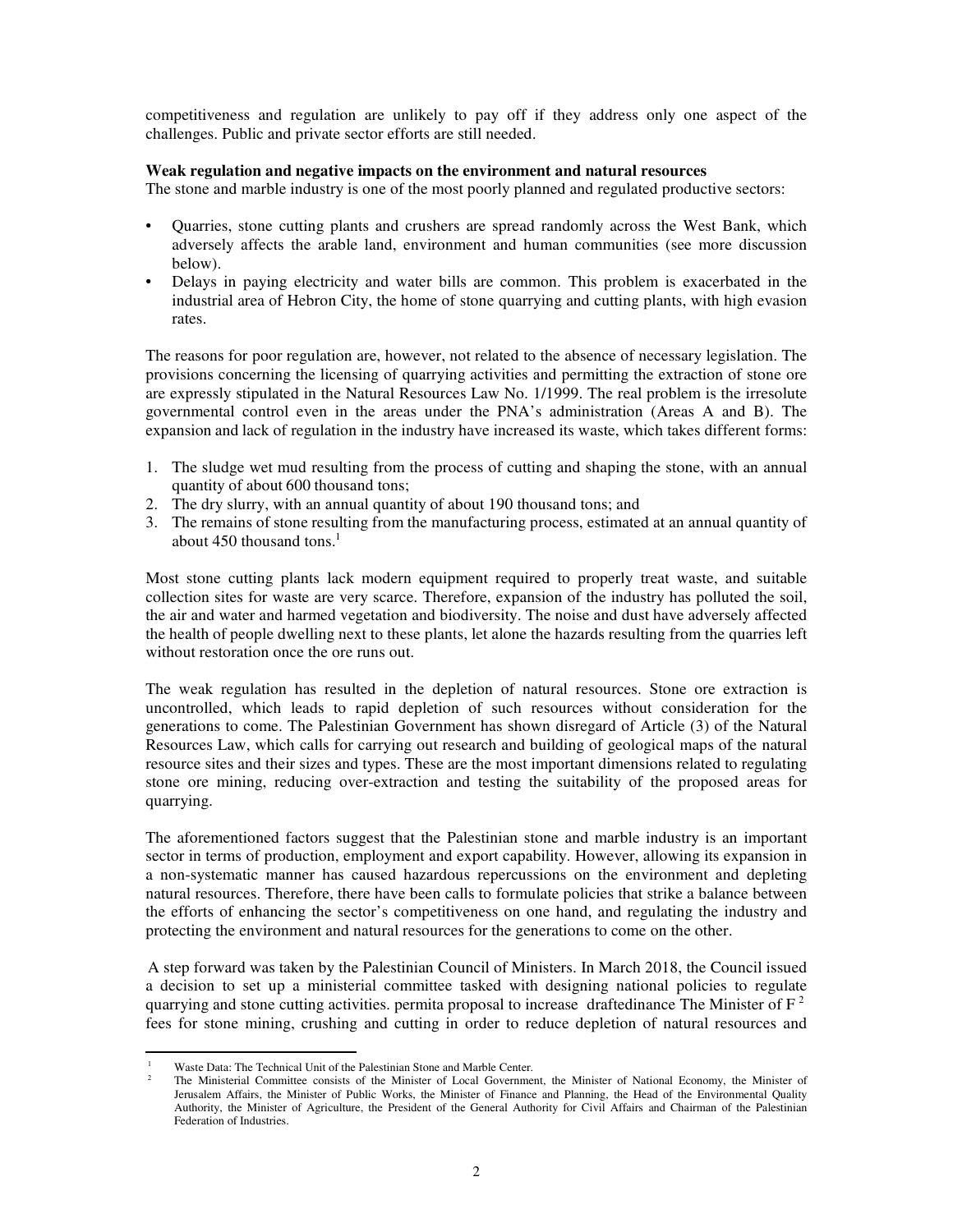ensure that the treasury collects its fair share. However, the proposal was met with strong opposition from the Palestinian Federation of Industries. In a position paper submitted to the Government, the Federation reasoned that the very intent of regulating the stone and marble sector requires first creating an enabling business environment that allows developing the sector, and that stricter fiscal policies for increasing collection will raise costs of production and hence only add to the already poor competitiveness of the industry.

Also, one should not overlook the fact that there is no one clear governmental strategy for regulating the industry. While the Ministry of National Economy sees the industry's economic significance vindicating further support and expansion, the Environmental Quality Authority (EQA) sees its expansion and deregulation as a threat to the environment and a source of depletion to non-renewable natural resources. This inconsistency is one of the reasons that may have restricted governmental intervention. The EQA recommends building clusters in defined geographic areas– taking into account urban, environmental and agricultural aspects– to meet the needs of the local market.

### **Questions for Discussion**

This background paper aims to stimulate comprehensive recommendations that strike a balance between the sector's competitiveness and the negative effects resulting from its growth. To achieve this, we have raised some questions, in the hope that decision-makers and stakeholders may help in answering them:

- What are the policies necessary for maximizing competitiveness and economic returns of the stone industry, but equally maintaining the environment and natural resources?
- To what extent does increasing mining permit fees contribute to regulating the sector and reducing the negative impact of its growth?
- Does restricting exports to high added value products help reduce the adverse effects on the environment and natural resources?
- What are the measures needed to speed the regulation of the stone and marble sector? What is the role of the Union of Stone and Marble in supporting such efforts?
- What are the needed governmental interventions (e.g. providing geological and survey studies necessary to build a database of stone reserves) to speed identification of economically and socially appropriate places for extraction?